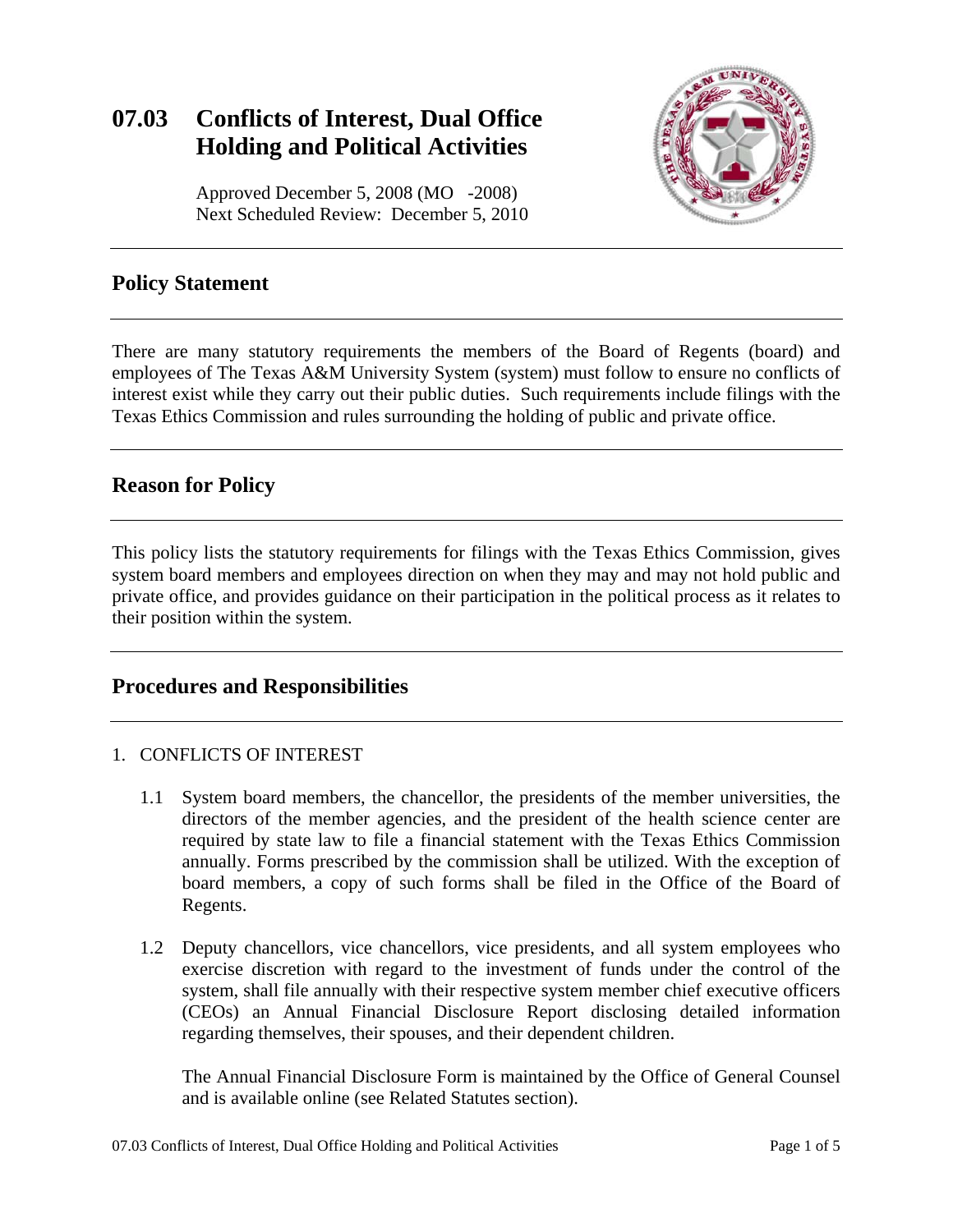- 1.3 Any outside employment of the chancellor, including serving on the board of directors of a corporation, shall be approved in advance by the chairman of the system board, or the chairman's designee.
- 1.4 As state officers, board members, the chancellor, presidents, and agency directors are required to disclose any legal or equitable interest in property that is to be acquired with public funds. Such disclosure shall be made by filing an affidavit containing specific information as required by Tex. Govt. Code §553.002. The affidavit must be filed with the county clerk of the county in which the individual resides and the county clerk of each county in which the property is located. Such filing must be completed within ten (10) days before the date on which the property is to be acquired by purchase or condemnation.
- 1.5 Except as provided in Section 1.5.1 below, the system may not enter into a contract or transaction in which a board member has a direct or indirect pecuniary or beneficial interest. A pecuniary interest owned by a board member's spouse is considered to be an "indirect pecuniary interest."
	- 1.5.1 If a board member is a stockholder or director of a corporation seeking to enter into a contract or transaction with the system, and the board member owns or has a beneficial interest in no more than five percent (5%) of the corporation's outstanding capital stock, and the contract or transaction is an affiliation, licensing, or sponsored research agreement, or it is awarded by competitive bidding or competitive sealed proposals, the affected board member must disclose such interest in a public meeting of the board and refrain from voting on the contract or transaction. Any such contract or transaction requiring board approval must be approved by an affirmative majority vote of the board members voting on the contract or transaction.
	- 1.5.2 A board member who has a personal or private interest in a measure, proposal or decision pending before the board – other than a contract in which a board member has a pecuniary interest – shall disclose such interest in a public meeting of the board, and such disclosure shall be entered in the minutes of the board. The board may consider such measure, proposal, or decision, but any member having such an interest shall not vote or otherwise participate in such deliberation or action of the board. This procedure may not be utilized for contracts in which a board member has a pecuniary interest.
	- conflict and issue an opinion. 1.5.3 As soon as possible after becoming aware of any potential conflict of interest, a board member shall disclose such fact and any other relevant information to the general counsel. In such an event, the general counsel shall review the potential
	- 1.5.4 The board is not precluded from entering into contracts or other transactions with nonprofit corporations merely because a board member also serves on the board or is a member of the nonprofit corporation. Other factors and interests, such as pecuniary or personal interests, may require disclosure and recusal, as described above.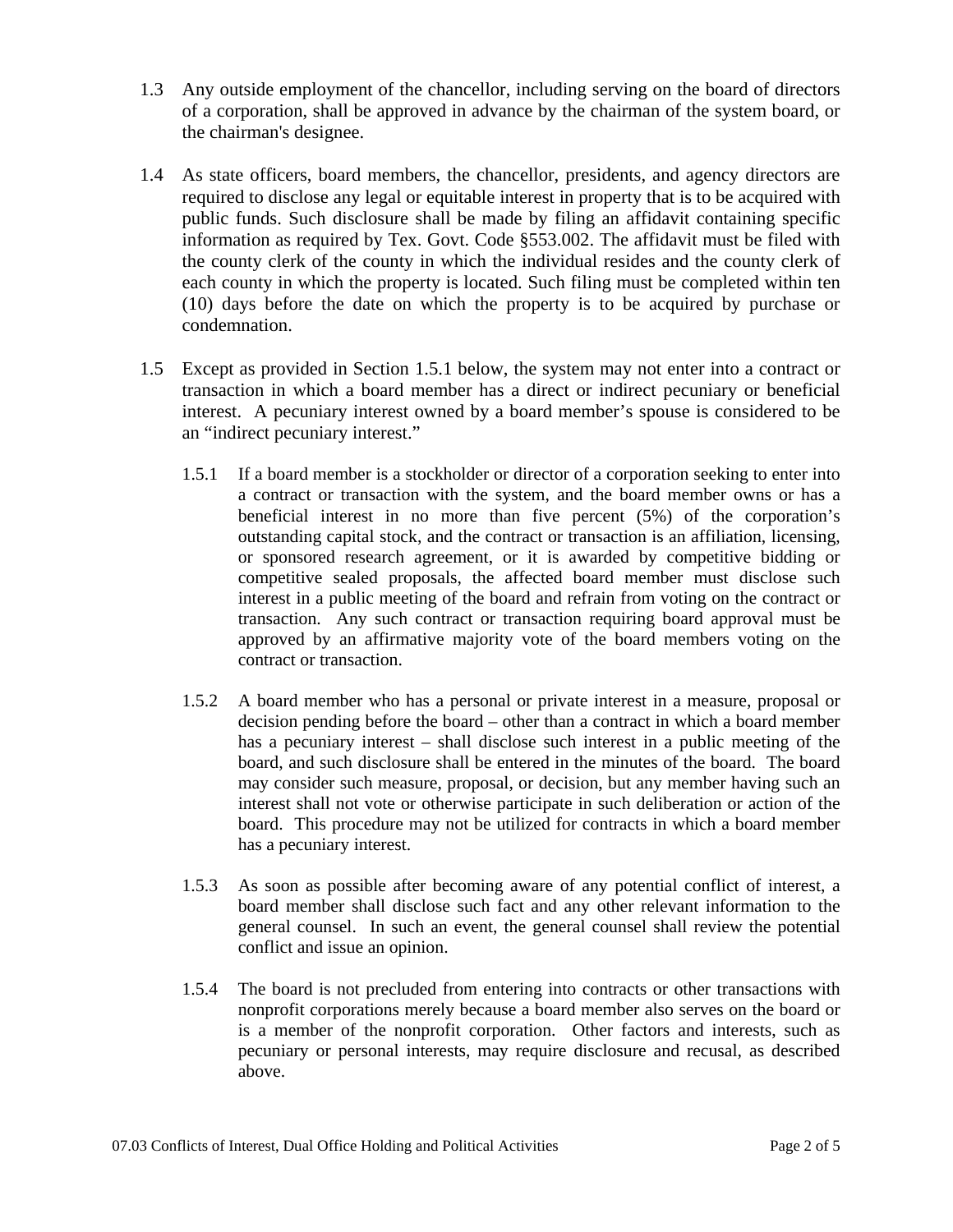1.6 System Policy *07.01, Ethics,* provides additional guidance on conflicts of interests system board members and employees must avoid.

#### 2. DUAL OFFICE HOLDING

- 2.1 Non-elective State or Federal Office
	- 2.1.1 System board members and employees may hold non-elective offices with boards, commissions, and other state and federal entities provided that the holding of such office (1) is of benefit to the state of Texas, or is required by state or federal law, and (2) is not in conflict with the board member's or employee's position within the system. In the case of employees, such appointments must be approved by the system member CEO.
	- 2.1.2 Prior to the chancellor or a system member CEO accepting an invitation to serve in an additional non-elective office, the board must determine that the appointment meets the two requirements stated above. The board must also make an official record of any compensation to be received by the chancellor or system member CEO from such appointment, including salary, bonus, per diem or other types of compensation.
- 2.2 System employees may hold other positions of employment with agencies, boards, commissions, or other entities of government as long as the holding of such positions is consistent with the prohibitions against dual office holding in the Texas Constitution. Consulting arrangements with federal, state, or local governmental agencies of a detached and independent advisory nature are not considered to be appointments with such agencies.

#### 3. POLITICAL ACTIVITIES

#### 3.1 Use of Official Authority Prohibited

- 3.1.1 System board members and employees shall not use his or her official authority or influence, or permit the use of a program administered by the system to interfere with or affect the result of an election or nomination of a candidate or to achieve any other political purpose.
- 3.1.2 System board members and employees shall not coerce, attempt to coerce, command, restrict, attempt to restrict, or prevent the payment, loan, or contribution of anything of value to a person or political organization for political purposes.
- 3.1.3 Violations of either of these provisions will result in immediate termination of employment.
- 3.2 As employees and public officers of the state of Texas, system board members and employees have the rights of freedom of association and political participation guaranteed by the state and federal constitutions, except as limited by valid state laws.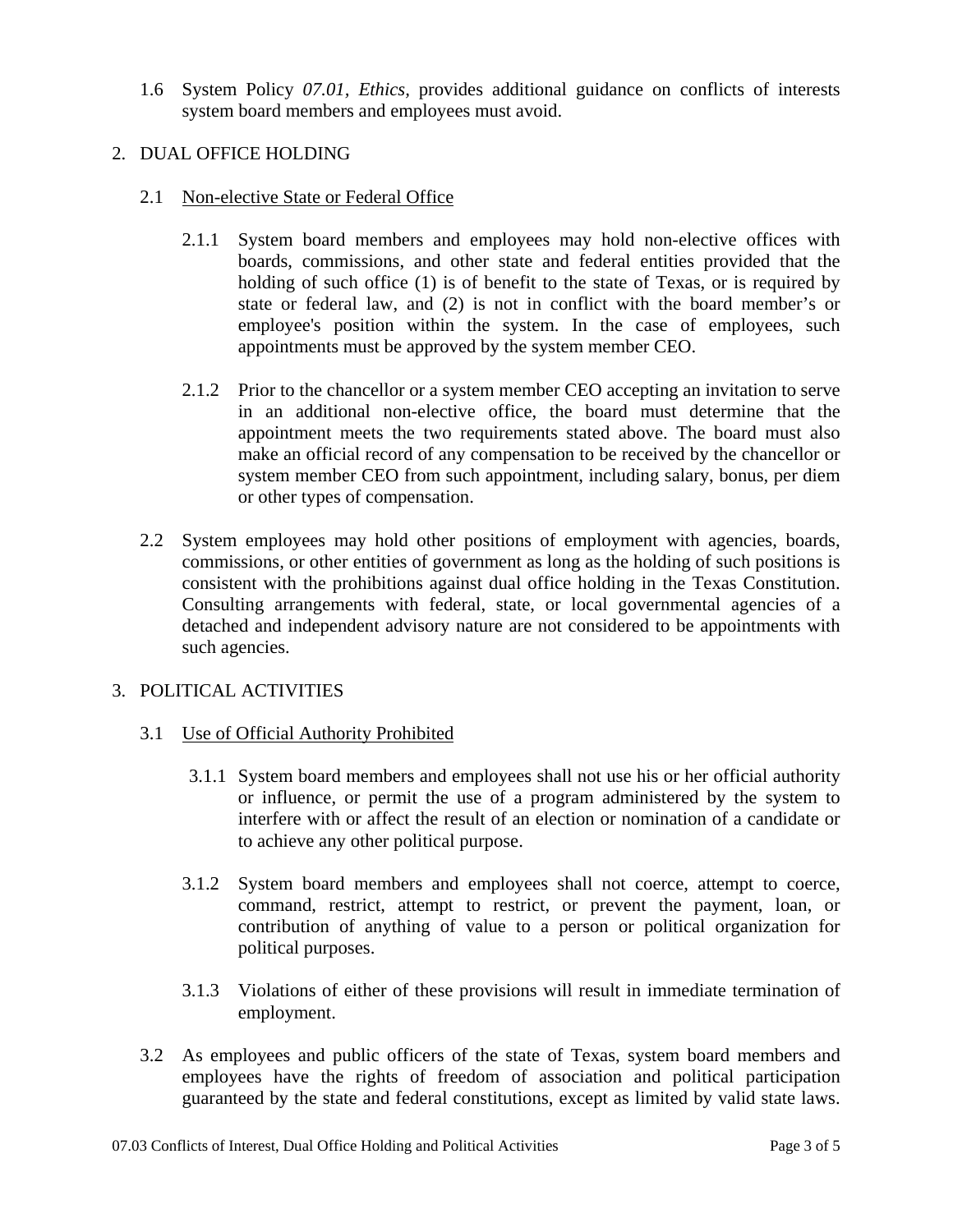System board members and employees shall be allowed sufficient time off to vote in public elections without a deduction from pay or from accrued leave time.

#### 3.3 Employees as Candidates and Officeholders

- 3.3.1 System employees may run for election and serve as members of the governing bodies of school districts, cities, towns, or other local governmental districts. No campaign activities may be conducted during official business hours unless the employee has requested and received permission to use leave time for such purpose. Any employee elected to such a position may not receive any salary for serving as a member of such governing bodies.
- 3.3.2 If an employee wishes to announce as a candidate and seek election to other than a local office, such employee must seek approval to be granted an unpaid leave of absence until the final election is over. If the employee is elected, a resignation from employment is deemed to be automatic and the employment ends when the person assumes office. If the system member CEO is not willing to grant a leave of absence for the election process, the employee must choose between the position of employment and the desire to be elected to another position.
- 3.4 System board members and employees may make personal contributions to candidates for office and political organizations, with the exception that system employees may not contribute personal services, money, or goods of value to a speaker candidate for use in the campaign for speaker of the Texas House of Representatives. A system board member may expend a total of not more than \$100 for the cost of correspondence to aid or defeat the election of a speaker candidate.

#### **Related Statutes, Policies, or Requirements**

| <b>Annual Financial Disclosure Form</b>                                                                             |
|---------------------------------------------------------------------------------------------------------------------|
| <b>Texas Constitution, Article XVI, Sec. 40</b>                                                                     |
| Texas Government Code Chapter 302, Speaker of the House of Representatives                                          |
| <b>Texas Government Code Chapter 553, Public Disclosure</b>                                                         |
| Texas Government Code Chapter 572, Personal Financial Disclosure, Standards of Conduct,<br>and Conflict of Interest |
| Texas Government Code Chapter 574, Dual Office Holding                                                              |
| System Policy 07.01, Ethics                                                                                         |
| System Policy 07.04, Benefits, Gifts and Honoraria                                                                  |
|                                                                                                                     |